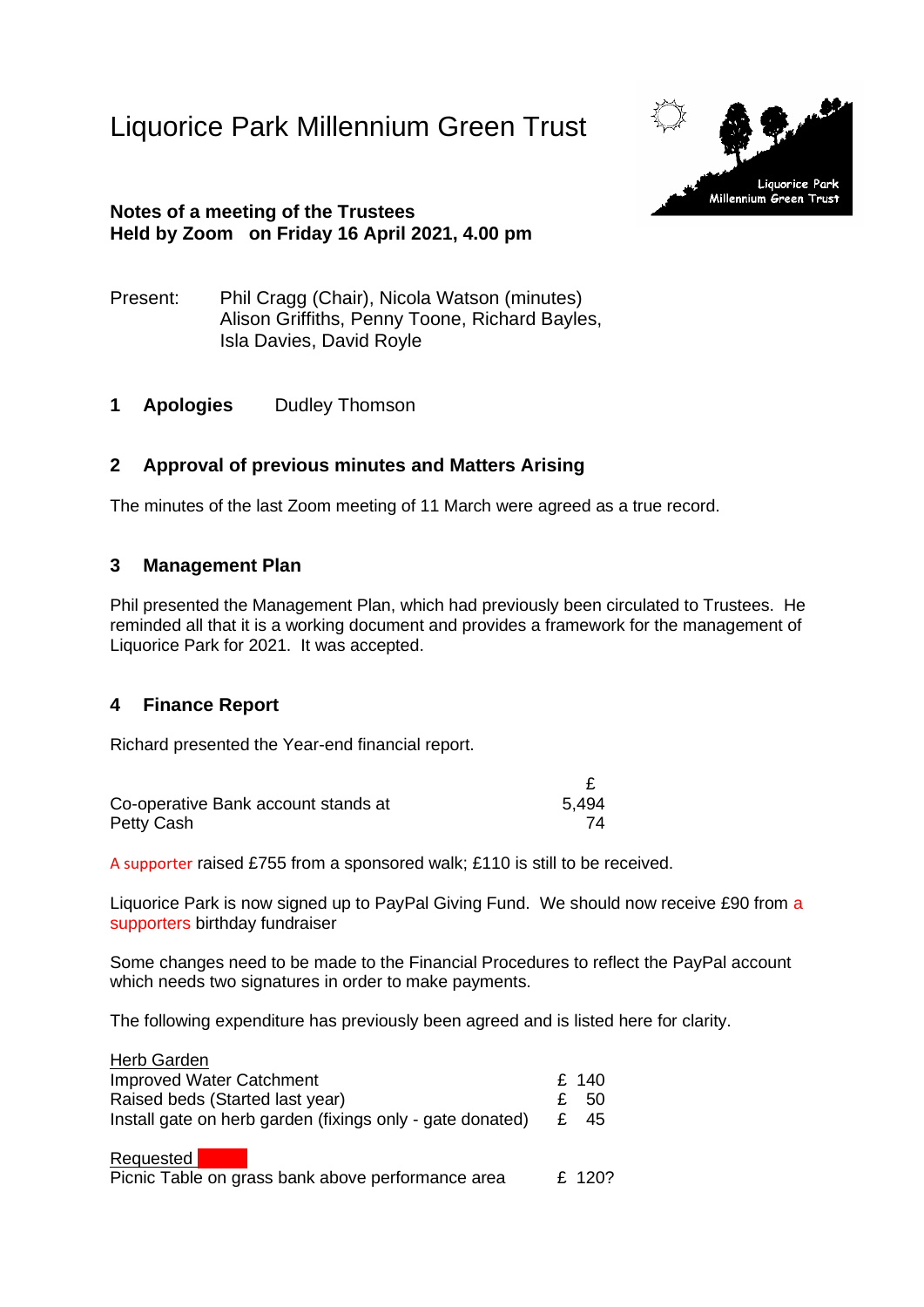| General plants             | £ 100 |
|----------------------------|-------|
| Materials for arbour mural | £ 20? |

It was agreed to purchase rat poison to deal with an infestation in the herb garden. Approximate cost £35.00.

Installation of the water tap (Alexander Terrace) is complete. Actual cost to Liquorice Park was £57 with remaining costs of £50 (covered by a donation). The original budget allocated was £150.

Materials will be needed to repair the broken bench and the dry stone seat. These have not yet been decided.

#### **5 Dawber Gardens**

Alison reported that Alistair Brookes, Volunteer Co-ordinator for the City of Lincoln Council, will be holding an induction meeting for volunteers and going through the plan of work on Dawber Gardens. For the time being, volunteers will work under the supervision of the City of Lincoln Council and see how this arrangement works.

## **6 Neighbours Update**

Isla reported that the newsletter had been delivered. A neighbour would like to donate materials towards work on the Performance Area and neighbours **119 Yarborough Road are supportive and have given us permission to go** onto their side to trim foliage, etc. Agreed that this was a very positive exercise. .

# **8 Signage**

Nicky reported that she has amended the strapline to read:

This Millennium Green is managed and maintained entirely by volunteers Our funding comes from grants, and donations from local residents and friends.

No other changes have been made. Agreed that another 10 days should be allowed

although Nicky reminded Trustees that the design which she,  $D_{\rm eff}$  and  $D_{\rm eff}$  and  $D_{\rm eff}$  and  $D_{\rm eff}$ 

#### **9 Archway**

Richard Bett has produced a design in coloured aluminium to be erected over the entrance on Yarborough Road. This is a long-term project and is not expected to progress for some time.

#### **10 Bench Request**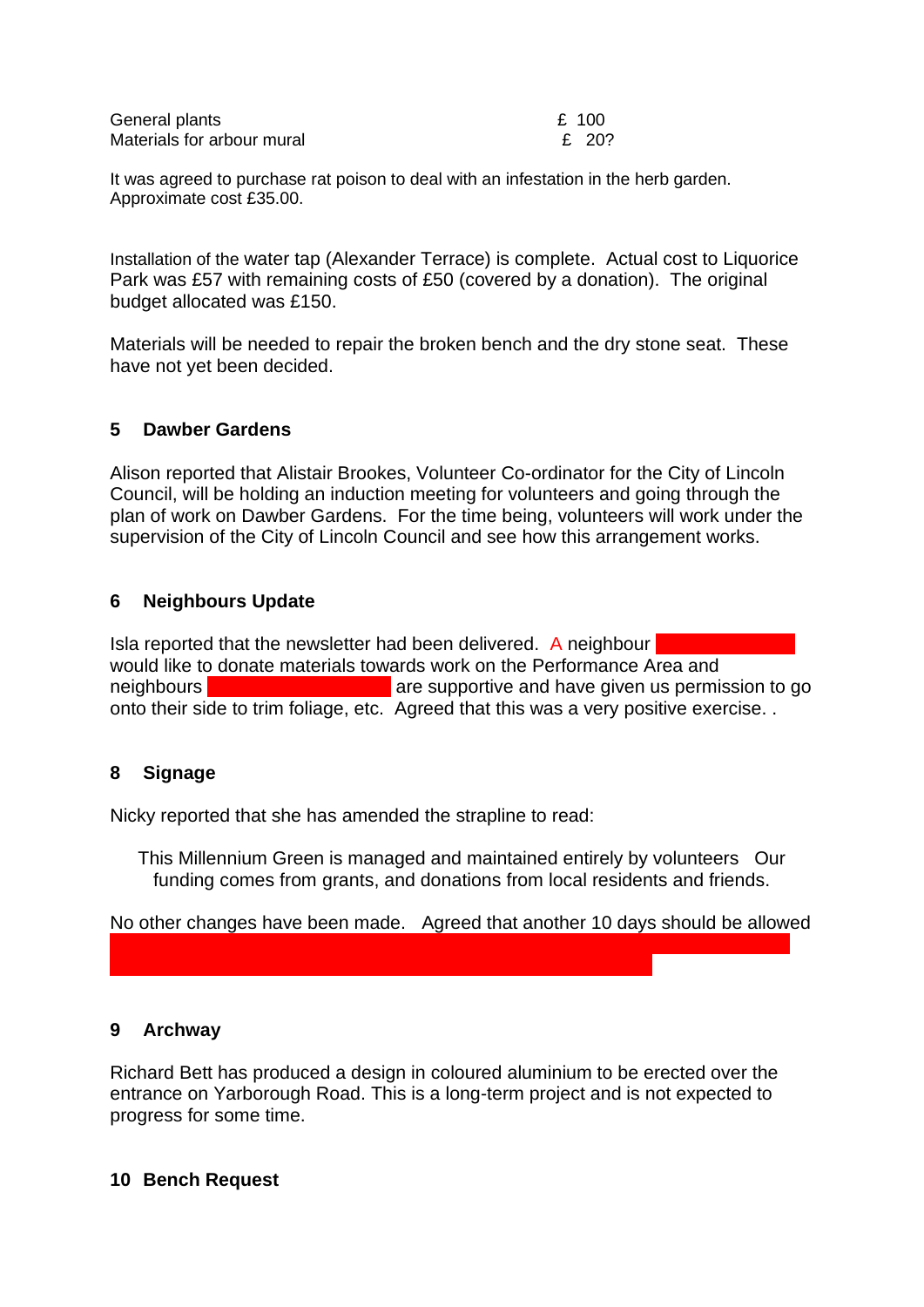This refers to the family who wish to donate a bench in member of a family member who has died. It will be a wooden hand-carved bench, possibly with the assistance of Hill Hold Wood, and they will let us know when it is finished.

## **11 Proposed Plan for the garden opposite the Herb Garden**

Isla requested materials to the cost of £500, the donation received from former Councillor Rose. It was agreed that, before naming the area "Miss Rose's Garden", it would be advisable for Isla to talk to the donor to make sure that she was in agreement.

Alison reported that the Executive of  $L$  is at last taking action on  $L$  -council is at last taking action on  $\mathbb{R}$ 

#### **12 Governance**

Phil explained that in his view a Complaints and Grievance procedure was necessary for the Trust. This was for clarity and to provide a mechanism for resolving issues objectively. At the moment, there are no written procedures to follow. It was agreed that Isla would start work on these.

With a clear procedure in place, anyone including volunteers and visitors can have their concerns processed.

Carline Road entrance has been dealt with. Alison sent a card of apology to Tina. No complaint has complaint has complaint has complaint has complaint  $\mathcal{L}$  are now working to gether on  $\mathcal{L}$ 

#### **13 Website**

Isla has offered to update and enliven the website. She would do this by using WordPress to create content. The web address would remain the same and hosting would continue to be free. Isla proposes to use Mailchimp to manage the email list of volunteers and supporters.

#### **14 Any Other Business**

- 1) Phil reported that **Algebia a fundraiser had brought nearly £800 to Liquorice Park** and asked for permission to write and thank her on behalf of all the Trustees. This was agreed.
- 2) The article **Dahlia Lee in the Bailgate Independent has generated a lot of interest** and Phil again asked permission to write and thank her on behalf of all the Trustees. This was agreed.